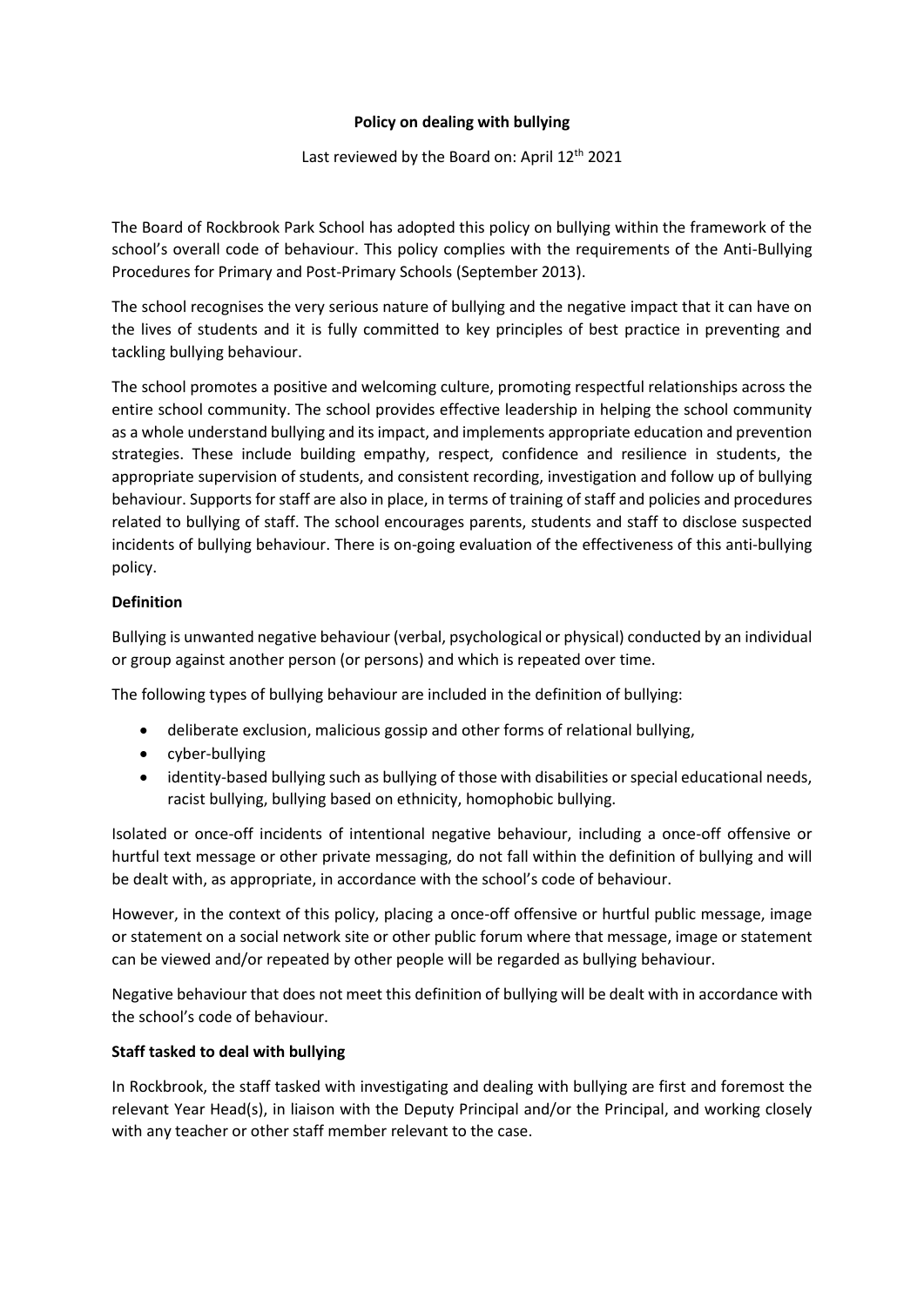## **Education and prevention strategies**

The education and prevention strategies that are used by the school with regard to bullying are as follows:

- Class time focused on developing student awareness and understanding of all types of bullying, including its causes and effects; this is covered especially in the school's Men of Character programme, Year Head meetings with year groups, and the school's digital literacy programme.
- Use of whole-school opportunities, such as Assembly, to address the issue.
- A school-wide culture of reporting any concerns of bullying of whatever kind.
- Educating students on appropriate online behaviour and how to stay safe while online. The school is also conscious of the scope for cyber-bullying to occur as a result of access to technology from within the school.
- It is a standing agenda item in the weekly meetings among Year Heads.
- A strong school-home working partnership which recognises and promotes the role of parents in identifying and tackling students being bullied or students engaged in bullying.
- A concerted effort to develop the social skills of all students, including those with any special needs, through classes, clubs and individual mentoring to ensure all are aware of the nature of bullying and how to report it.
- Mentors address the issue in meetings with their mentees. In particular, attention is paid to new entrants to the school to ensure they make a smooth transition, and build empathy, respect and resilience.
- Staff take the opportunity within subject teaching to highlight a respect for all, highlighting the nature of difference, prejudice, and stereotyping.
- Raising the self-esteem and positive sense of self-worth of students through extra-curricular programmes.
- Sporting activities which provide opportunities for channelling and learning how to control aggression.
- Clann leaders are alerted to their role as sources of unity within the school and across years, and as role models for younger students.
- Staff day includes the subject of bullying.
- Awareness day for students and parents may be considered appropriate.

# **Addressing cases of bullying**

The school's procedures for investigation, follow-up and recording of bullying behaviour and the established intervention strategies used by the school for dealing with cases of bullying behaviour are outlined here.

The primary aim for the relevant Year Head in investigating and dealing with bullying is to resolve any issues and to restore the relationships of the parties involved (rather than to apportion blame). Thus in investigating and dealing with bullying, the Year Head will exercise his/her professional judgement to determine whether bullying has occurred and how best the situation might be resolved.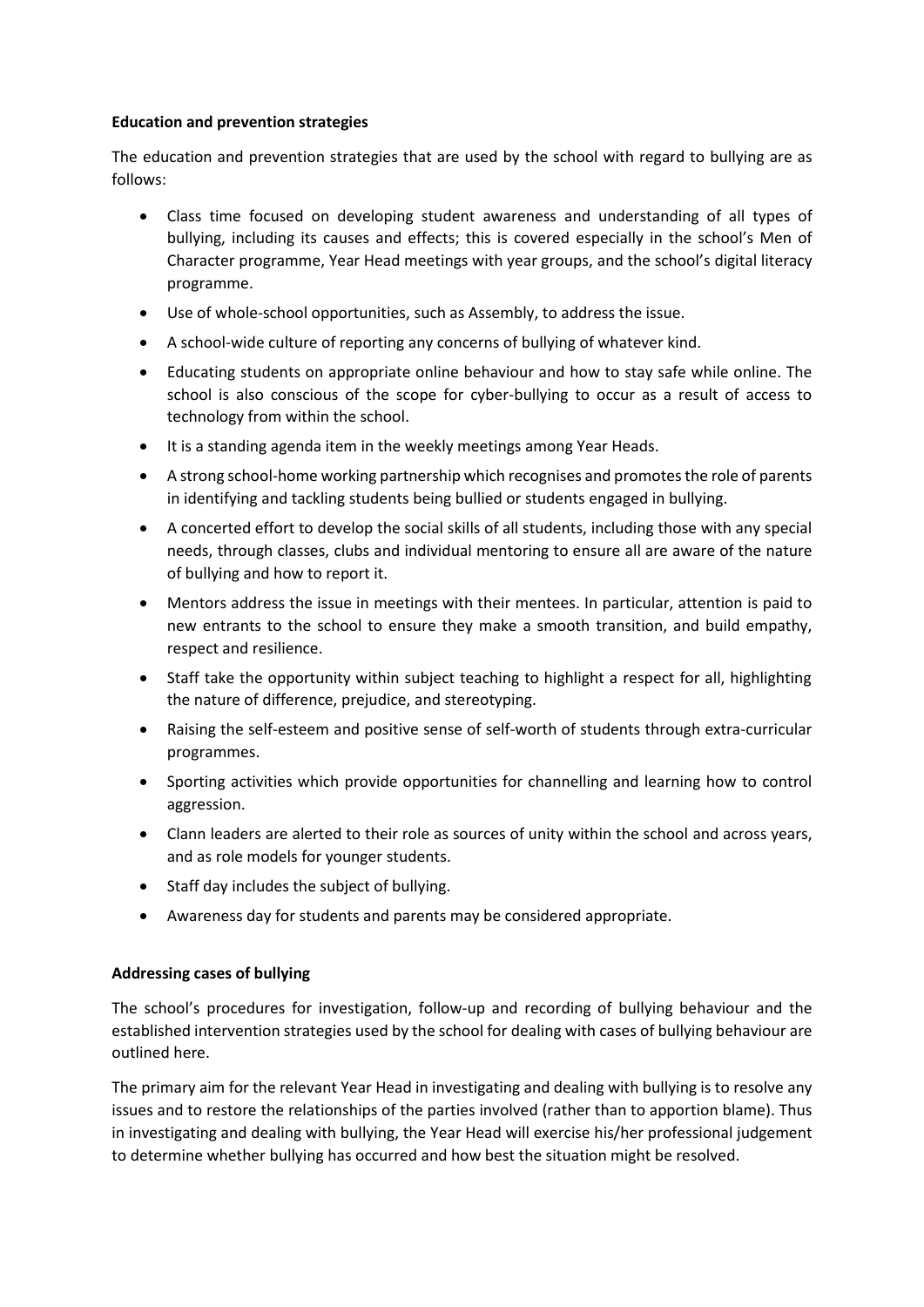All reports, including anonymous reports of bullying will be investigated by the Year Head. It is made clear to all students that when they report incidents of bullying they are not considered to be telling tales but are behaving responsibly. All staff, including non-teaching staff, are encouraged to report any incidents of bullying behaviour witnessed by them, or mentioned to them, to the relevant Year Head.

Parents and students are required to cooperate with any investigation and assist the school in resolving any issues and restoring the relationships of the parties involved as quickly as possible.

All interviews are conducted with sensitivity and with due regard to the rights of all students concerned. When analysing incidents of bullying behaviour, the relevant Year Head will seek answers to questions of what, where, when, who and why, in a calm manner, setting an example in dealing effectively with a conflict in a non-aggressive way.

If a group is involved, each member will be interviewed individually at first. Thereafter, all those involved may be met as a group. At the group meeting, each member will be asked for his/her account of what happened to ensure that everyone in the group is clear about each other's statements. Each member of a group may require support through the possible pressures that they may face them from the other members of the group after interview by the Year Head. In some cases, where it is helpful, those involved may be asked to write down their account of the incident.

In cases where it has been determined by the Year Head that bullying behaviour has occurred, the parents of the parties involved will be contacted to inform them of the matter and explain the actions being taken. The school will give parents an opportunity to discuss ways in which they can reinforce or support the actions being taken by the school. The actions to be taken by the school will depend on the seriousness of the particular incident and will be in line with the school's code of behaviour.

Where the Year Head has determined that a student has been engaged in bullying behaviour, it will be made clear to him how he is in breach of the school's policy. Efforts will be made to try to get him to see the situation from the perspective of the student being bullied.

In any situation where disciplinary sanctions are required, it is a private matter between the student being disciplined, his parents and the school.

Follow-up meetings with the relevant parties involved may be arranged separately with a view to possibly bringing them together at a later date if the student who has been bullied is ready and agreeable.

In cases where a staff member considers that bullying behaviour reported to a Year Head has not been adequately and appropriately addressed within 20 school days after he or she has determined that bullying behaviour has occurred, he or she will bring this to the attention of the Principal. In determining whether a bullying case has been adequately and appropriately addressed, the staff member will, as part of his or her professional judgement, take the following factors into account: whether the bullying behaviour has ceased; whether any issues between the parties have been resolved as far as is practicable; whether the relationships between the parties have been restored as far as is practicable; and any feedback received from the parties involved, their parents or the school principal.

Where a parent is not satisfied that the school has dealt with a bullying case in accordance with these procedures, the parents will be referred, as appropriate, to the school's complaints procedures. In the event that a parent has exhausted the school's complaints procedures and is still not satisfied, the school will advise the parents of their right to make a complaint to the Ombudsman for Children.